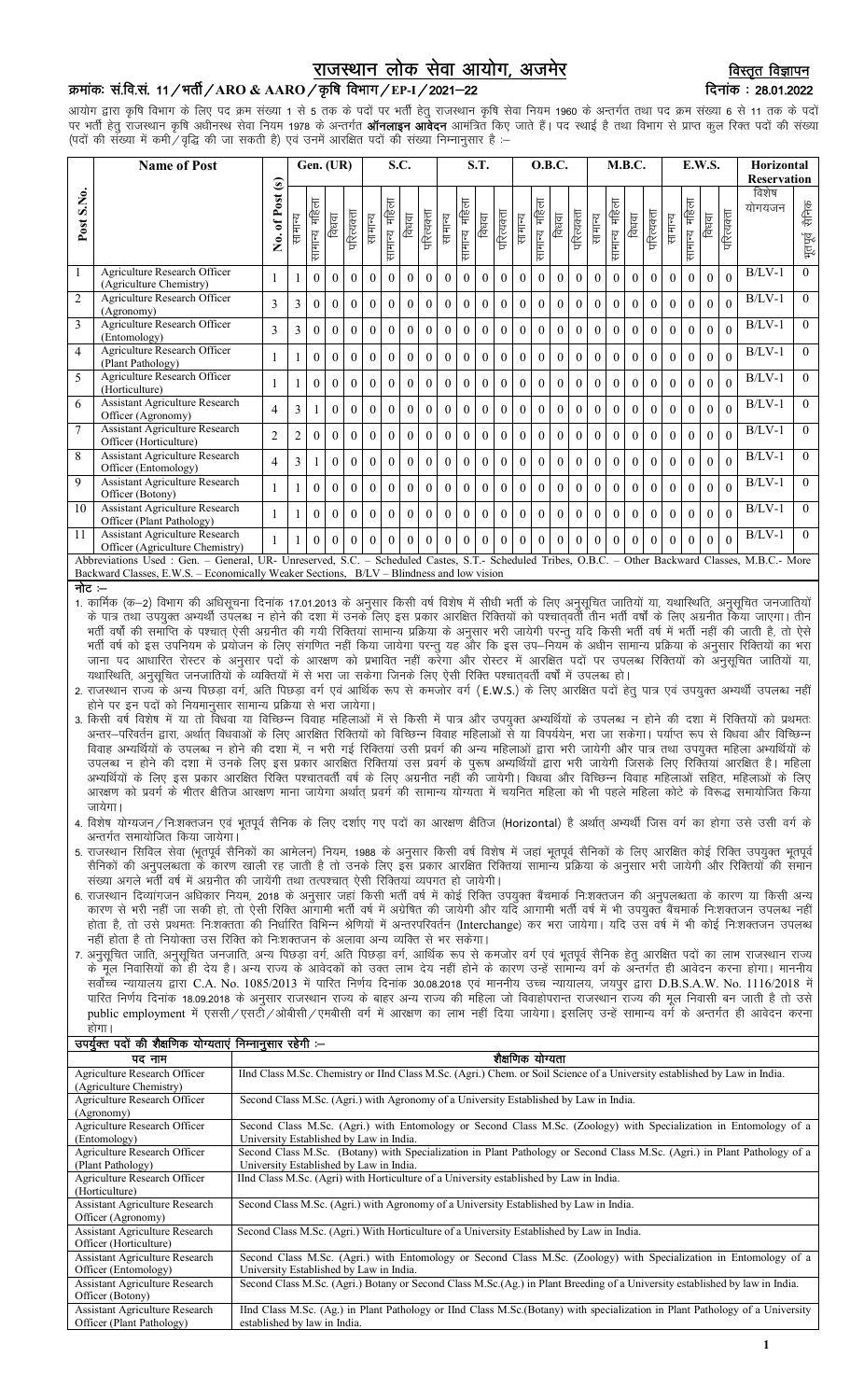|                                                                                                                                                                                                                                                                                    |                | <b>Assistant Agriculture Research</b><br>IInd Class M.Sc. (Ag.) Chemistry/Soil Science of a University established by law in India.<br>Officer (Agriculture Chemistry)                                                                                                                             |                                            |  |  |  |  |  |  |  |  |  |  |
|------------------------------------------------------------------------------------------------------------------------------------------------------------------------------------------------------------------------------------------------------------------------------------|----------------|----------------------------------------------------------------------------------------------------------------------------------------------------------------------------------------------------------------------------------------------------------------------------------------------------|--------------------------------------------|--|--|--|--|--|--|--|--|--|--|
|                                                                                                                                                                                                                                                                                    |                | उपर्युक्त सभी पदों के लिए :- Working knowledge of Hindi written in Devnagri Script and knowledge of Rajasthani Culture.                                                                                                                                                                            |                                            |  |  |  |  |  |  |  |  |  |  |
| संबंधी प्राक्धान                                                                                                                                                                                                                                                                   |                | <b>शैक्षणिक अर्हता  </b> उक्त पद की अपेक्षित शैक्षणिक अर्हता के <b>अंतिम वर्ष में सम्मिलित होय सम्मिलित होने वाला</b> व्यक्ति भी आवेदन करने के लिए पात्र होगा, किन्तु<br>उसे आयोग द्वारा आयोजित <b>साक्षात्कार से पूर्व</b> शैक्षणिक अर्हता अर्जित करने का सबूत देना होगा, अन्यथा वह अपात्र होगा।  |                                            |  |  |  |  |  |  |  |  |  |  |
|                                                                                                                                                                                                                                                                                    |                | नोट :— ''साक्षात्कार से पूर्व'' अभिव्यक्ति का आशय साक्षात्कार की प्रक्रिया प्रारम्भ होने की दिनांक (साक्षात्कार का पहला दिन) है।                                                                                                                                                                   |                                            |  |  |  |  |  |  |  |  |  |  |
| पे—मैट्रिक्स<br>लेवल                                                                                                                                                                                                                                                               |                | पद क्रम संख्या 1 से 5 तक के लिए :- पे-मैट्रिक्स लेवल L-14                                                                                                                                                                                                                                          |                                            |  |  |  |  |  |  |  |  |  |  |
|                                                                                                                                                                                                                                                                                    |                | पद क्रम संख्या 6 से 11 तक के लिए :- पे-मैट्रिक्स लेवल L-12<br><b>नोट:</b> — राज्य सरकार के नियमानुसार परिवीक्षाकाल में नियत मासिक वेतन (Fix Pay) देय होगा।                                                                                                                                         |                                            |  |  |  |  |  |  |  |  |  |  |
| आयु सीमा                                                                                                                                                                                                                                                                           |                | पद क्रम संख्या 1 से 5 तक के लिए :− दिनांक 01.01.2023 को न्यूनतम 20 वर्ष एवं अधिकतम 40 वर्ष से कम होनी चाहिए।                                                                                                                                                                                       |                                            |  |  |  |  |  |  |  |  |  |  |
|                                                                                                                                                                                                                                                                                    |                | पद क्रम संख्या 6 से 11 तक के लिए :– दिनांक 01.01.2023 को न्यूनतम 18 वर्ष एवं अधिकतम 40 वर्ष से कम होनी चाहिए।                                                                                                                                                                                      |                                            |  |  |  |  |  |  |  |  |  |  |
|                                                                                                                                                                                                                                                                                    |                | विज्ञापित पदों के अनुरूप दर्शाई गई वर्गवार की रिक्तियों के अनुसार विभिन्न वर्गों/अन्य विशिष्ट श्रेणियों हेतु देय आयु सीमा में छूट के प्राक्धान                                                                                                                                                     |                                            |  |  |  |  |  |  |  |  |  |  |
| क्र.सं.<br>1.                                                                                                                                                                                                                                                                      |                | अभ्यर्थियों का वर्ग एवं अन्य विशिष्ट श्रेणियां<br>राजस्थान राज्य के अनुसूचित जाति, अनुसूचित जनजाति, अन्य पिछड़ा वर्ग, अति पिछड़ा वर्ग एवं आर्थिक रूप से कमजोर वर्ग के                                                                                                                              | अधिकतम आयु में देय छूट<br>5 वर्ष           |  |  |  |  |  |  |  |  |  |  |
|                                                                                                                                                                                                                                                                                    | पुरूष अभ्यर्थी |                                                                                                                                                                                                                                                                                                    | Five Years                                 |  |  |  |  |  |  |  |  |  |  |
|                                                                                                                                                                                                                                                                                    |                | Male Candidates belonging to the Scheduled Castes, Scheduled Tribes, Other Backward Classes, More Backward Classes                                                                                                                                                                                 |                                            |  |  |  |  |  |  |  |  |  |  |
| 2.                                                                                                                                                                                                                                                                                 |                | and Economically Weaker Sections of Rajasthan State<br>सामान्य वर्ग की महिला                                                                                                                                                                                                                       | 5 वर्ष                                     |  |  |  |  |  |  |  |  |  |  |
|                                                                                                                                                                                                                                                                                    |                | Women Candidates belonging to General Category                                                                                                                                                                                                                                                     | Five Years                                 |  |  |  |  |  |  |  |  |  |  |
| 3.                                                                                                                                                                                                                                                                                 |                | राजस्थान राज्य की अनुसूचित जाति, अनुसूचित जनजाति, अन्य पिछड़ा वर्ग, अति पिछड़ा वर्ग एवं आर्थिक रूप से कमजोर वर्ग<br>की महिला अभ्यर्थी                                                                                                                                                              | 10 वर्ष<br>TenYears                        |  |  |  |  |  |  |  |  |  |  |
|                                                                                                                                                                                                                                                                                    |                | Women Candidates belonging to the Scheduled Castes, Scheduled Tribes, Other Backward Classes, More Backward Classes                                                                                                                                                                                |                                            |  |  |  |  |  |  |  |  |  |  |
|                                                                                                                                                                                                                                                                                    |                | and Economically Weaker Sections (E.W.S.) of Rajasthan State                                                                                                                                                                                                                                       |                                            |  |  |  |  |  |  |  |  |  |  |
|                                                                                                                                                                                                                                                                                    |                | विधवा एवं विछिन्न विवाह (परित्यक्ता) महिला<br>Widow and divorcee Women                                                                                                                                                                                                                             | अधिकतम आयु सीमा नहीं<br>No Upper age limit |  |  |  |  |  |  |  |  |  |  |
| 4.                                                                                                                                                                                                                                                                                 |                | <b>Explanation:</b> - In the case of widow, she will have to furnish a certificate of death of her husband from the                                                                                                                                                                                |                                            |  |  |  |  |  |  |  |  |  |  |
|                                                                                                                                                                                                                                                                                    |                | Competent Authority and in case of divorcee, she will have to furnish the proof of divorce.                                                                                                                                                                                                        |                                            |  |  |  |  |  |  |  |  |  |  |
| 5.                                                                                                                                                                                                                                                                                 |                | भूतपूर्व कैदी जो दण्डित् होने से पूर्व सरकार के अधीन किसी पद पर Substantive रूप से कार्य कर चुका हो और इन नियमों के तहत् नियुक्ति के योग्य था, के                                                                                                                                                  |                                            |  |  |  |  |  |  |  |  |  |  |
|                                                                                                                                                                                                                                                                                    |                | मामले में उपरोक्त अधिकतम आयु सीमा लागू नहीं होगी।                                                                                                                                                                                                                                                  |                                            |  |  |  |  |  |  |  |  |  |  |
|                                                                                                                                                                                                                                                                                    |                | That the upper age limit mentioned above shall not apply in the case of an ex-prisoner who had served under the Government on a<br>substantive basis on any post before his conviction and was eligible for appointment under the Rules.                                                           |                                            |  |  |  |  |  |  |  |  |  |  |
|                                                                                                                                                                                                                                                                                    |                | अन्य भूतपूर्व कैदी जो दण्डित् होने से पूर्व अधिकायु का नहीं था और इन नियमों के तहत् नियुक्ति के योग्य था, के मामले में कारावास में व्यतीत की गई अवधि                                                                                                                                               |                                            |  |  |  |  |  |  |  |  |  |  |
| 6.                                                                                                                                                                                                                                                                                 |                | के बराबर छूट होगी।<br>That in the case of other ex-prisoner the upper age limit mentioned above shall be relaxed by a period equal to the term of imprisonment                                                                                                                                     |                                            |  |  |  |  |  |  |  |  |  |  |
|                                                                                                                                                                                                                                                                                    |                | served by him provided he was not overage before his conviction and was eligible for appointment under the Rules.                                                                                                                                                                                  |                                            |  |  |  |  |  |  |  |  |  |  |
|                                                                                                                                                                                                                                                                                    |                | कैडेट अनुदेशकों के मामले में उपरिवर्णित ऊपरी आयु सीमा में, उनके द्वारा, राष्ट्रीय कैडेट कोर में की गयी सेवा के बराबर की कालावधि को शिथिल किया                                                                                                                                                      |                                            |  |  |  |  |  |  |  |  |  |  |
|                                                                                                                                                                                                                                                                                    |                | जायेगा यदि परिणामिक आयु विहित अधिकतम आयु सीमा से तीन वर्ष से अधिक न हो तो ऐसे अभ्यर्थी को विहित आयु सीमा में समझा जायेगा।                                                                                                                                                                          |                                            |  |  |  |  |  |  |  |  |  |  |
| 7.                                                                                                                                                                                                                                                                                 |                | That the upper age limit mentioned above shall be relaxable by a period equal to the service rendered in the N.C.C. in the case of Cadet<br>Instructors and if the resultant age does not exceed the prescribed maximum age limit by more than three years, they shall be deemed to be             |                                            |  |  |  |  |  |  |  |  |  |  |
|                                                                                                                                                                                                                                                                                    |                | within the prescribed age limit.                                                                                                                                                                                                                                                                   |                                            |  |  |  |  |  |  |  |  |  |  |
| 8.                                                                                                                                                                                                                                                                                 |                | इस सेवा के किसी पद पर अस्थाई नियुक्त व्यक्ति यदि प्रारम्भिक नियुक्ति के समय आयु सीमा में थे तो उन्हें आयु सीमा में ही समझा जावेगा चाहे वे आयोग के                                                                                                                                                  |                                            |  |  |  |  |  |  |  |  |  |  |
| समक्ष आखिरी उपस्थिति के समय उसे पार कर चुके हों और यदि वे प्रारम्भिक नियुक्ति के समय इस प्रकार पात्र थे तो उन्हें दो अवसर दिये जायेंगे।<br>That the persons appointed temporarily to a post in the Service shall be deemed to be within the age limit had they been within the age |                |                                                                                                                                                                                                                                                                                                    |                                            |  |  |  |  |  |  |  |  |  |  |
|                                                                                                                                                                                                                                                                                    |                | limit when they were initially appointed even though they have crossed the age limit when they appear finally before the Commission and                                                                                                                                                            |                                            |  |  |  |  |  |  |  |  |  |  |
|                                                                                                                                                                                                                                                                                    |                | shall be allowed up to two chances had they been eligible as such at the time of their initial appointment.                                                                                                                                                                                        |                                            |  |  |  |  |  |  |  |  |  |  |
| 9.                                                                                                                                                                                                                                                                                 |                | राजस्थान राज्य के कारोबार में Substantive रूप से सेवारत व्यक्तियों के मामले में अधिकतम आयु सीमा 40 वर्ष होगी।<br>Notwithstanding anything contained contrary in these Rules in the case of persons serving in connection with the affairs of the State in                                          |                                            |  |  |  |  |  |  |  |  |  |  |
|                                                                                                                                                                                                                                                                                    |                | substantive capacity, the upper age limit shall be 40 years for direct recruitment to posts filled in by competitive examinations or in case of                                                                                                                                                    |                                            |  |  |  |  |  |  |  |  |  |  |
|                                                                                                                                                                                                                                                                                    |                | posts filled in through the Commission by interview.                                                                                                                                                                                                                                               |                                            |  |  |  |  |  |  |  |  |  |  |
| 10.                                                                                                                                                                                                                                                                                |                | निर्मुक्त आपात कमीशन प्राप्त अधिकारियों को एवं लघु सेवा कमीशन प्राप्त अधिकारियों को, सेना से निर्मुक्त होने के पश्चात् जब वे आयोग के समक्ष उपस्थित हों,<br>आयु सीमा में समझा जायेगा चाहे उन्होंने आयु सीमा पार कर ली हो यदि वे सेना में कमीशन ग्रहण करने के समय आयु सीमा की दृष्टि से पात्र थे।    |                                            |  |  |  |  |  |  |  |  |  |  |
|                                                                                                                                                                                                                                                                                    |                | That the Released Emergency Commissioned Officers and Short Service Commissioned Officers after release from the Army shall be                                                                                                                                                                     |                                            |  |  |  |  |  |  |  |  |  |  |
|                                                                                                                                                                                                                                                                                    |                | deemed to be within the age-limit even though they have crossed the age-limit when they appear before the Commission, had they been                                                                                                                                                                |                                            |  |  |  |  |  |  |  |  |  |  |
| 11.                                                                                                                                                                                                                                                                                |                | eligible as such at the time of their joining the Commission in the Army.<br>पंचायत समितियों तथा जिला परिषदों और राज्य के पब्लिक सेक्टर उपक्रमों /निगमों के कार्य कलापों के सम्बन्ध में Substantive रूप से सेवारत व्यक्तियों के                                                                    |                                            |  |  |  |  |  |  |  |  |  |  |
|                                                                                                                                                                                                                                                                                    |                | लिए अधिकतम आयु सीमा 40 वर्ष होगी।                                                                                                                                                                                                                                                                  |                                            |  |  |  |  |  |  |  |  |  |  |
|                                                                                                                                                                                                                                                                                    |                | That the upper age limit for persons serving in connection with the affairs of the Panchayat Samitis and Zila Parishads and in the State                                                                                                                                                           |                                            |  |  |  |  |  |  |  |  |  |  |
|                                                                                                                                                                                                                                                                                    |                | Public Sector Undertakings/Corporation in Substantive capacity shall be 40 years.                                                                                                                                                                                                                  |                                            |  |  |  |  |  |  |  |  |  |  |
| 12.                                                                                                                                                                                                                                                                                |                | रिजर्विस्टों अर्थात् रक्षा सेवा कार्मिकों जिनको रिजर्व में स्थानान्तरित किया गया था, के लिए ऊपरी आयु सीमा 50 वर्ष होगी। <b>(पद क्र.सं. 1 से 5 के लिए)</b><br>Provided that the upper age limit for the reservists, namely defence Service Personnel transferred to the reserve, shall be 50 years. |                                            |  |  |  |  |  |  |  |  |  |  |
| 13.                                                                                                                                                                                                                                                                                |                | कीनिया, टंगानिका, उगाण्डा और जंजीबार के पूर्वी अफ्रीकी देशों से स्वदेश प्रत्यावर्तित व्यक्ति के मामले में कोई आयु सीमा नहीं होगी। <b>(पद क्र.सं. 6 से 11 के लिए)</b>                                                                                                                               |                                            |  |  |  |  |  |  |  |  |  |  |
|                                                                                                                                                                                                                                                                                    |                | That there shall be no age limit in the case of persons repatriated from East African countries of Kenya, Tanganyika, Uganda and Zanzibar.                                                                                                                                                         |                                            |  |  |  |  |  |  |  |  |  |  |
| 14.                                                                                                                                                                                                                                                                                |                | सन् 1971 में हुए भारत पाक युद्ध के मध्य पाकिस्तान से स्वदेश प्रत्यावर्तित व्यक्तियों के मामले में कोई आयु सीमा लागू नहीं होगी। <b>(पद क्र.सं. 6 से 11 के लिए)</b><br>That there shall be no age limit in case of persons repatriated from Pakistan during the 1971 Indo-Pak War.                   |                                            |  |  |  |  |  |  |  |  |  |  |
| 15.                                                                                                                                                                                                                                                                                |                | राजस्थान सिविल सेवा (भूतपूर्व सैनिकों का आमेलन) नियम, 1988 के अनुसार पद क्रम संख्या 1 से 5 तक के लिए भूतपूर्व सैनिकों को ऊपरी आयु सीमा में 10                                                                                                                                                      |                                            |  |  |  |  |  |  |  |  |  |  |
|                                                                                                                                                                                                                                                                                    |                | वर्ष की छूट देय होगी तथा पद क्रम संख्या 6 से 11 के लिए 15 वर्ष की छूट देय होगी परन्तु इन नियमों के अधीन शिथिलीकरण के पश्चात् यदि अनुज्ञेय आयु                                                                                                                                                      |                                            |  |  |  |  |  |  |  |  |  |  |
|                                                                                                                                                                                                                                                                                    |                | 50 वर्ष से अधिक निकलती है तो ऊपरी आयु सीमा 50 वर्ष लागू होगी किन्तु सीधी भर्ती की दशा में जहां निम्नतर पद का अनुभव अनिवार्य है वहां 55 वर्ष की<br>अधिकतम उपरी आयु सीमा लागू होगी।                                                                                                                  |                                            |  |  |  |  |  |  |  |  |  |  |
|                                                                                                                                                                                                                                                                                    |                | According to the Rajasthan Civil Services (Absorption of Ex-servicemen) Rules 1988, relaxation in upper age limit shall be ten years for                                                                                                                                                           |                                            |  |  |  |  |  |  |  |  |  |  |
|                                                                                                                                                                                                                                                                                    |                | Ex-servicemen for Post S.no. 1 to 5 and 15 years for Post S.no. 6 to 11; Provided that if permissible age after relaxation under this rule                                                                                                                                                         |                                            |  |  |  |  |  |  |  |  |  |  |
|                                                                                                                                                                                                                                                                                    |                | works out to be more than 50 years, then upper age limit of 50 years shall be applicable but in case of direct recruitment, where experience<br>of lower post is essential, the maximum upper age limit of 55 years shall be applicable.                                                           |                                            |  |  |  |  |  |  |  |  |  |  |
|                                                                                                                                                                                                                                                                                    |                | स्पष्टीकरण :- कार्मिक (क-2) विभाग के परिपत्र दिनांक) 22.8.2019 के अनुसार राजस्थान सिविल सेवा (भूतपूर्व सैनिकों का आमेलन) नियम, 1988 यथासंशोधित                                                                                                                                                     |                                            |  |  |  |  |  |  |  |  |  |  |
|                                                                                                                                                                                                                                                                                    |                | के प्रावधानों के होते हुए भी किसी भर्ती से संबंधित सेवा नियमों में आयु संबंधी जो शिथिलता अन्य लोक सेवकों/अभ्यर्थियों को देय है, वह भूतपूर्व सैनिक को भी                                                                                                                                            |                                            |  |  |  |  |  |  |  |  |  |  |
| 16.                                                                                                                                                                                                                                                                                |                | देय होगी अर्थात् आयु संबंधी शिथिलता के संबंध में दोनों नियमों में जो भी हितकर प्रावधान है, उसका लाभ भूतपूर्व सैनिकों को मिलेगा।                                                                                                                                                                    |                                            |  |  |  |  |  |  |  |  |  |  |
|                                                                                                                                                                                                                                                                                    |                | राजस्थान दिव्यांगजन अधिकार नियम, 2018 के अनुसार निःशक्तजन व्यक्तियों के लिए ऊपर उल्लिखित ऊपरी आयु सीमा में 05 वर्ष की छूट देय होगी।<br>According to the Rajasthan Rights of Persons with Disabilities Rules 2018, the upper age limit mentioned above shall be relaxed by 05                       |                                            |  |  |  |  |  |  |  |  |  |  |
|                                                                                                                                                                                                                                                                                    |                | years for persons with benchmark disabilities.                                                                                                                                                                                                                                                     |                                            |  |  |  |  |  |  |  |  |  |  |
| नोट :– विभिन्न वर्गों/अन्य विशिष्ट श्रेणियों हेतु देय आयु सीमा में छूट के उक्त प्रावधानों जिनमें सामान्य स्थिति में अधिकतम आयु सीमा से कम/तक की आयु सीमा में                                                                                                                       |                |                                                                                                                                                                                                                                                                                                    |                                            |  |  |  |  |  |  |  |  |  |  |
|                                                                                                                                                                                                                                                                                    |                | छूट दी गई हो, स्वतः ही निष्प्रभावी माने जायेंगे।                                                                                                                                                                                                                                                   |                                            |  |  |  |  |  |  |  |  |  |  |
| नोट –                                                                                                                                                                                                                                                                              |                | 1. उपर्युक्त वर्णित क्र.सं. 1 से 15 तक के आयु सीमा में छूट के प्रावधान असंचयी (Non Cumulative) हैं, अर्थात अभ्यर्थियों को उपर्युक्त वर्णित किसी भी एक प्रावधान का                                                                                                                                  |                                            |  |  |  |  |  |  |  |  |  |  |
|                                                                                                                                                                                                                                                                                    |                | अधिकतम आयु सीमा में छूट का लाभ दिया जायेगा। एक से अधिक प्रावधानों को जोड़ कर छूट का लाभ नहीं दिया जायेगा।                                                                                                                                                                                          |                                            |  |  |  |  |  |  |  |  |  |  |
|                                                                                                                                                                                                                                                                                    |                | 2. कार्मिक (क—2) विभाग के परिपत्र दिनांक 26.07.2017 एवं पत्र दिनांक 14.09.2017 व 19.02.2021 के अनुसार लम्बवत् (Vertical) व क्षैतिज (Horizontal) आरक्षण के                                                                                                                                          |                                            |  |  |  |  |  |  |  |  |  |  |
|                                                                                                                                                                                                                                                                                    |                | अंतर्गत किसी श्रेणी के लिए आरक्षित पदों हेतु यदि किसी अभ्यर्थी द्वारा शुल्क के अतिरिक्त उनको देय किसी अन्य रियायत (जैसे— आयुसीमा, अंक, फिजिकल फिटनेस<br>आदि) का लाभ लिया जाता है तो उसे अनारक्षित रिक्तियों के प्रति विचारित नही                                                                   |                                            |  |  |  |  |  |  |  |  |  |  |
|                                                                                                                                                                                                                                                                                    |                |                                                                                                                                                                                                                                                                                                    |                                            |  |  |  |  |  |  |  |  |  |  |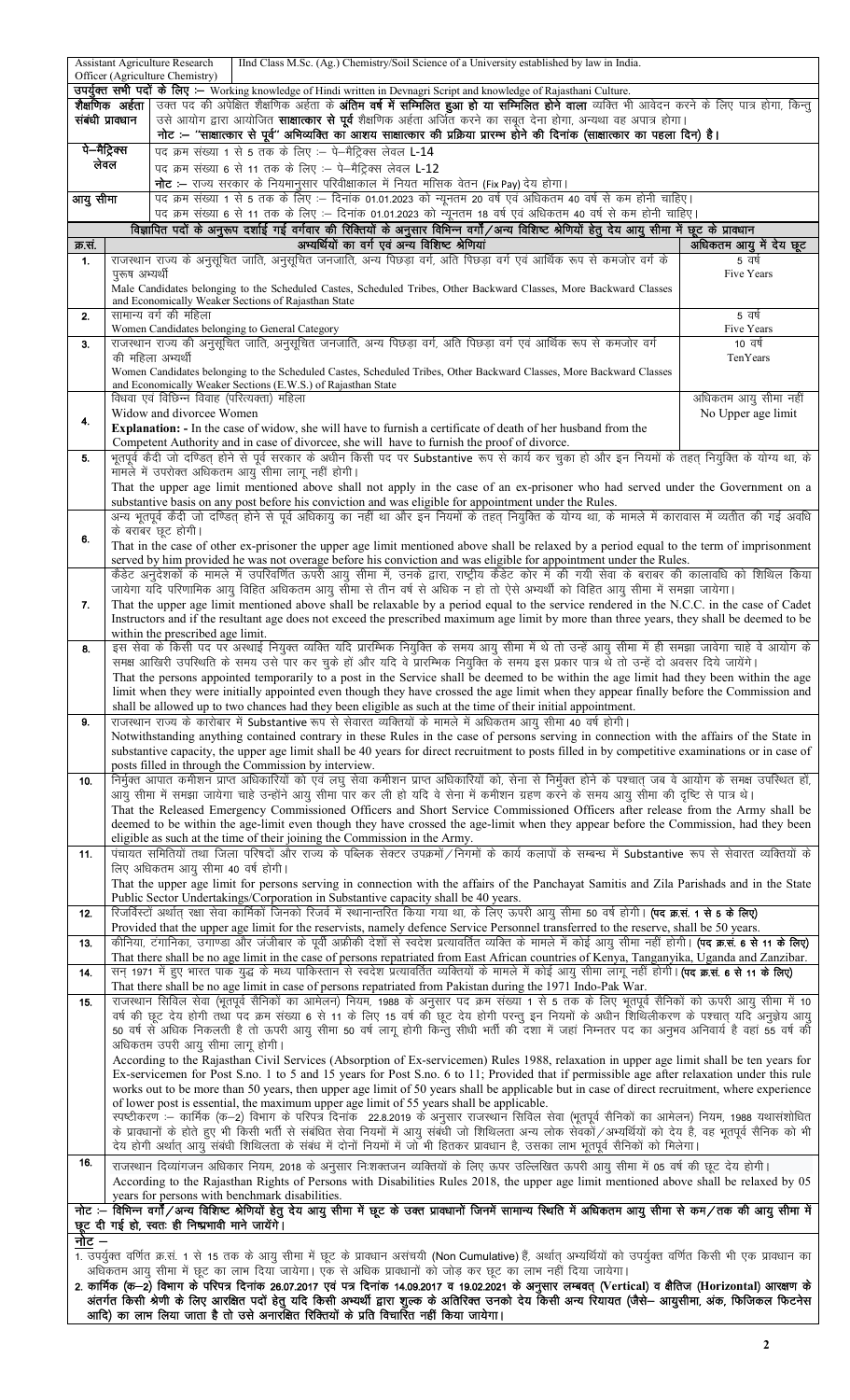3. पद क्रम संख्या 1 के पद आयोग द्वारा वर्ष 2020 में विज्ञापित किये गये थे जिसके तहत् आयु की गणना दिनांक 01.01.2021 को आधार मानकर की गई थी। इसलिए जो अभ्यर्थी **दिनांक 01.01.2023** को अधिकायु के होते हैं, उन्हें राज्य सरकार की अधिसूचना दिनांक 23.09.2008 के अनुसार उपर्युक्त अधिकतम आयु सीमा में **एक वर्ष की अतिरिक्त छूट** देय होगी। पद क्रम संख्या 2 से 11 तक के पद आयोग द्वारा वर्ष 2016 या उससे पूर्व में विज्ञापित किये गये थे। इसलिए जो अभ्यर्थी **दिनांक 01.01.2023** को अधिकायु के होते हैं, उन्हें उक्त अधिसूचना के अनुसार उपर्युक्त अधिकतम आयु सीमा में **तीन वर्ष की अतिरिक्त छूट** देय होगी। 4. राजस्थान सेवा नियम के अनुसार सरकारी कर्मचारी हेतु सेवानिवृति की आयु 60 वर्ष निर्धारित है। इसलिए नियुक्ति दिनांक तक अभ्यर्थी की आयु 60 वर्ष से अधिक नहीं

होनी चाहिए। 5. आयु सीमा में छूट के प्रावधान हिन्दी व अंग्रेजी भाषा में अंकित किये गये है। किसी प्रकार के विधिक वाद की रिथति में अंग्रेजी भाषा में अंकित प्रावधान ही मान्य होंगे।

| अन्य विवरण                                                                                                                                                                                                                                                                                                                                                                                                                                                           |                                                                                                                                                                                                                                                                                                                                                                                                                                                                                                                                                                                                                    |  |  |  |  |  |  |  |
|----------------------------------------------------------------------------------------------------------------------------------------------------------------------------------------------------------------------------------------------------------------------------------------------------------------------------------------------------------------------------------------------------------------------------------------------------------------------|--------------------------------------------------------------------------------------------------------------------------------------------------------------------------------------------------------------------------------------------------------------------------------------------------------------------------------------------------------------------------------------------------------------------------------------------------------------------------------------------------------------------------------------------------------------------------------------------------------------------|--|--|--|--|--|--|--|
| चयन प्रक्रिया                                                                                                                                                                                                                                                                                                                                                                                                                                                        | अभ्यर्थियों का चयन साक्षात्कार के माध्यम से किया जायेगा। यदि विज्ञापन के आधार पर प्राप्त आवेदन पत्रों की संख्या अधिक होगी तो आयोग<br>संवीक्षा परीक्षा आयोजित कर अभ्यर्थियों की संख्या यथोचित सीमा तक कम कर सकता है।                                                                                                                                                                                                                                                                                                                                                                                                |  |  |  |  |  |  |  |
| संवीक्षा परीक्षा का<br>स्थान व माह                                                                                                                                                                                                                                                                                                                                                                                                                                   | संवीक्षा परीक्षा स्थान व तिथि के संबंध में यथासमय सूचित कर दिया जायेगा।                                                                                                                                                                                                                                                                                                                                                                                                                                                                                                                                            |  |  |  |  |  |  |  |
| परीक्षा<br>संवीक्षा                                                                                                                                                                                                                                                                                                                                                                                                                                                  | यह संवीक्षा परीक्षा वस्तुनिष्ठ रूप में ली जायेगी। <b>सभी प्रश्न वस्तुनिष्ठ प्रकार (Objective Type) के होंगे।</b> संवीक्षा परीक्षा का विस्तृत पाठ्यक्रम                                                                                                                                                                                                                                                                                                                                                                                                                                                             |  |  |  |  |  |  |  |
| योजना व पाठ्यक्रम<br>आवेदन अवधि                                                                                                                                                                                                                                                                                                                                                                                                                                      | आयोग की वेबसाईट पर शीघ्र ही जारी कर दिया जाएगा।<br>दिनांक 04.02.2022 से दिनांक 03.03.2022 रात्रि 12:00 बजे तक।                                                                                                                                                                                                                                                                                                                                                                                                                                                                                                     |  |  |  |  |  |  |  |
| आवेदन प्रक्रिया                                                                                                                                                                                                                                                                                                                                                                                                                                                      | 1. उक्त पद हेतु ऑनलाईन आवेदन–पत्र भरने से पूर्व सर्वप्रथम अभ्यर्थी आयोग की वेबसाईट https://rpsc.rajasthan.gov.in पर उपलब्ध                                                                                                                                                                                                                                                                                                                                                                                                                                                                                         |  |  |  |  |  |  |  |
|                                                                                                                                                                                                                                                                                                                                                                                                                                                                      | ऑनलाईन आवेदन—पत्र भरने के सम्बन्ध में दिये गये दिशा—निर्देशों (Instructions for Applicants), <b>विस्तृत विज्ञापन</b> एवं संबंधित सेवा नियम                                                                                                                                                                                                                                                                                                                                                                                                                                                                         |  |  |  |  |  |  |  |
|                                                                                                                                                                                                                                                                                                                                                                                                                                                                      | का अध्ययन आवश्यक रूप से कर लेंवे। तदुपरान्त ही अभ्यर्थी ऑनलाईन आवेदन करें। <mark>आयोग की वेबसाईट पर उपलब्ध अभ्यर्थियों के लिए</mark>                                                                                                                                                                                                                                                                                                                                                                                                                                                                               |  |  |  |  |  |  |  |
|                                                                                                                                                                                                                                                                                                                                                                                                                                                                      | दिशा-निर्देश (Instructions for Applicants) विज्ञापन का ही भाग/हिस्सा माना जायेगा।                                                                                                                                                                                                                                                                                                                                                                                                                                                                                                                                  |  |  |  |  |  |  |  |
|                                                                                                                                                                                                                                                                                                                                                                                                                                                                      | 2. ऑनलाईन आवेदन करने के लिए अभ्यर्थियों को आयोग के ऑनलाईन पोर्टल https://rpsc.rajasthan.gov.in पर उपलब्ध Apply                                                                                                                                                                                                                                                                                                                                                                                                                                                                                                     |  |  |  |  |  |  |  |
|                                                                                                                                                                                                                                                                                                                                                                                                                                                                      | online link को Click कर अथवा एस.एस.ओ. (SSO) पोर्टल https://sso.rajasthan.gov.in से Login कर Citizen Apps (G2C)<br>में उपलब्ध Recruitment Portal का चयन कर One Time Registration (OTR) करना होगा। प्रथम बार One Time Registration<br>(OTR) करने हेतु अभ्यर्थी के नाम, पिता के नाम, जन्म तिथि, लिंग, सैकेण्डरी/समकक्ष परीक्षा एवं आधार कार्ड/पैन कार्ड/वोटर<br>कार्ड/ब्राइविंग लाइसेंस आई.डी. में से किसी एक आई.डी. प्रूफ के विवरणों का इन्द्राज एवं डॉक्यूमेंट्स अपलोड करने अनिवार्य होंगे।<br>3. अभ्यर्थी द्वारा One Time Registration करने के पश्चात् OTR Profile में स्वयं के नाम, पिता के नाम, जन्म तिथि, लिंग, |  |  |  |  |  |  |  |
|                                                                                                                                                                                                                                                                                                                                                                                                                                                                      | सैकेण्डरी∕समकक्ष परीक्षा का विवरण एवं आधार कार्ड∕पैन कार्ड∕वोटर कार्ड∕ड्राइविंग लाइसेंस आई.डी. विवरण में किसी भी प्रकार का<br>संशोधन किया जाना संभव नहीं होगा।                                                                                                                                                                                                                                                                                                                                                                                                                                                     |  |  |  |  |  |  |  |
|                                                                                                                                                                                                                                                                                                                                                                                                                                                                      | 4. अभ्यर्थियों को परीक्षा हेतु ऑनलाईन आवेदन पत्र भरने के पश्चात् Recruitment Portal पर उपलब्ध भुगतान सुविधा से परीक्षा शुल्क का<br>भुगतान कर आवेदन पत्र क्रमांक (Application I.D) जनरेट करना होगा।                                                                                                                                                                                                                                                                                                                                                                                                                 |  |  |  |  |  |  |  |
|                                                                                                                                                                                                                                                                                                                                                                                                                                                                      | 5. अभ्यर्थी परीक्षा शुल्क जमा करवाने हेतु अन्य किसी पोर्टल अथवा सुविधा का उपयोग नहीं करें।<br>6. अभ्यर्थियों को उक्त परीक्षा शुल्क जमा करने की सुविधाओं में किसी भी प्रकार का शुल्क रिफण्ड नहीं किया जायेगा।                                                                                                                                                                                                                                                                                                                                                                                                       |  |  |  |  |  |  |  |
|                                                                                                                                                                                                                                                                                                                                                                                                                                                                      | 7. अभ्यर्थी परीक्षा शुल्क का भुगतान आवेदन की अन्तिम दिनांक से पूर्व सुनिश्चित करें ताकि किसी प्रकार की भुगतान संबंधित Transaction का                                                                                                                                                                                                                                                                                                                                                                                                                                                                               |  |  |  |  |  |  |  |
|                                                                                                                                                                                                                                                                                                                                                                                                                                                                      | लम्बित सत्यापन समय रहते हो सके अन्यथा इसकी जिम्मेदारी स्वयं अभ्यर्थी की होगी।                                                                                                                                                                                                                                                                                                                                                                                                                                                                                                                                      |  |  |  |  |  |  |  |
|                                                                                                                                                                                                                                                                                                                                                                                                                                                                      | 8. आवेदक को ऑनलाईन आवेदन करने के पश्चात् आवेदन—पत्र क्रमांक आवश्यक रूप से प्राप्त होगा और यदि आवेदन—पत्र क्रमांक<br>(Application I.D.) अंकित या प्राप्त नहीं हुआ है, तो इसका अर्थ यह है कि उसका आवेदन—पत्र जमा नहीं हुआ है। आवेदन पत्र के<br>Preview को आवेदन Submit नहीं माना जायेगा।                                                                                                                                                                                                                                                                                                                             |  |  |  |  |  |  |  |
|                                                                                                                                                                                                                                                                                                                                                                                                                                                                      | 9. आवेदक को ऑनलाईन आवेदन करते समय अगर किसी प्रकार की कोई समस्या हो तो Recruitment Portal पर दिये गये Helpdesk<br>Number या E-Mail पर सम्पर्क करें।                                                                                                                                                                                                                                                                                                                                                                                                                                                                 |  |  |  |  |  |  |  |
|                                                                                                                                                                                                                                                                                                                                                                                                                                                                      | 10. आवेदक जिस श्रेणी के तहत् आवेदन करने हेतु पात्र है, उसी श्रेणी में ऑन–लाईन आवेदन करें। गलत सूचना देने/तथ्य छुपाने पर आयोग<br>अभ्यर्थी पर नियमानुसार कार्यवाही के लिए स्वतंत्र होगा।                                                                                                                                                                                                                                                                                                                                                                                                                             |  |  |  |  |  |  |  |
|                                                                                                                                                                                                                                                                                                                                                                                                                                                                      | 11. राजस्थान राज्य के अन्य पिछड़ा वर्ग/अति पिछड़ा वर्ग की क्रिमीलेयर श्रेणी के आवेदक तथा राजस्थान राज्य से भिन्न राज्यों की अनुसूचित<br>जाति∕अनुसूचित जनजाति∕अन्य पिछड़ा वर्ग∕अति पिछड़ा वर्ग (Creamy Layer and Non-Creamy Layer)∕आर्थिक रूप से कमजोर वर्ग<br>के आवेदक सामान्य वर्ग के अन्तर्गत आते हैं। अतः ऐसे आवेदकों को सामान्य वर्ग के अभ्यर्थियों के लिए निर्धारित परीक्षा शुल्क का भुगतान                                                                                                                                                                                                                   |  |  |  |  |  |  |  |
|                                                                                                                                                                                                                                                                                                                                                                                                                                                                      | करते हुए सामान्य वर्ग के अंतर्गत ही आवेदन करना होगा।<br>12. अभ्यर्थी ऑनलाईन आवेदन–पत्र भरने के पश्चात् आवेदन पत्र व परीक्षा शुल्क रसीद की हार्ड कॉपी का प्रिन्ट आवश्यक रूप से निकाल लेंवे।<br>13. आयोग द्वारा अभ्यर्थी से उक्त प्रक्रियानुसार ऑनलाईन आवेदन–पत्र भरने के अतिरिक्त किसी भी परिस्थिति में किसी भी प्रकार का कोई                                                                                                                                                                                                                                                                                       |  |  |  |  |  |  |  |
|                                                                                                                                                                                                                                                                                                                                                                                                                                                                      | ऑनलाईन या ऑफलाईन / हाथ से भरा हुआ आवेदन–पत्र स्वीकार नहीं किया जायेगा।                                                                                                                                                                                                                                                                                                                                                                                                                                                                                                                                             |  |  |  |  |  |  |  |
|                                                                                                                                                                                                                                                                                                                                                                                                                                                                      | 14. अभ्यर्थी आवेदन में आवेदन की अंतिम तिथि तक अर्जित सभी शैक्षणिक योग्यता/अनुभव का विवरण स्पष्टतः एवं आवश्यक तौर पर अंकित                                                                                                                                                                                                                                                                                                                                                                                                                                                                                          |  |  |  |  |  |  |  |
|                                                                                                                                                                                                                                                                                                                                                                                                                                                                      | करें। आवेदन की अंतिम तिथि के पश्चात् ऐसी योग्यता/अनुभव विचारणीय नहीं होगा, यदि आवेदन में अंकन नहीं है। केवल आवेदन की<br>अंतिम तिथि के पश्चात् अर्जित शैक्षणिक योग्यता/अनुभव ही बाद में विचारणीय होंगे।                                                                                                                                                                                                                                                                                                                                                                                                             |  |  |  |  |  |  |  |
|                                                                                                                                                                                                                                                                                                                                                                                                                                                                      | ऑनलाइन आवेदन पत्र में संशोधन संबंधी सूचना :-<br>ऑनलाईन आवेदन Submit किये जाने के पश्चात् यदि आवेदक को किसी प्रकार की त्रुटि का पता लगता है तो अभ्यर्थी ऑनलाईन आवेदन में <b>OTR Profile में दर्शाए</b>                                                                                                                                                                                                                                                                                                                                                                                                              |  |  |  |  |  |  |  |
|                                                                                                                                                                                                                                                                                                                                                                                                                                                                      | गये स्वयं के नाम, पिता के नाम, जन्म तिथि व लिंग के अतिरिक्त अन्य त्रुटि संशोधन निम्नानुसार कर सकता है :-                                                                                                                                                                                                                                                                                                                                                                                                                                                                                                           |  |  |  |  |  |  |  |
|                                                                                                                                                                                                                                                                                                                                                                                                                                                                      | 1. यदि कोई अभ्यर्थी अपने Online आवेदन पत्र में संशोधन करना चाहता है तो <b>आवेदन की अवधि के दौरान एवं आवेदन पत्र की अंतिम दिनांक के पश्चात् 10 दिवस</b><br><b>के भीतर</b> निर्धारित <b>शुल्क रूपये 500/— देकर</b> Online संशोधन (आयोग की वेबसाइट <b>https://rpsc.rajasthan.gov.in</b> पर उपलब्ध दिशा—निर्देशानुसार) कर सकता                                                                                                                                                                                                                                                                                         |  |  |  |  |  |  |  |
| है। इसके पश्चात् किसी प्रकार का संशोधन/परिवर्तन स्वीकार नहीं किया जाएगा एवं ऐसी किसी भी त्रुटि का सम्पूर्ण दायित्व अभ्यर्थी का ही होगा।<br>2. आयोग द्वारा प्रथम घोषित परीक्षा तिथि से 45 दिवस पूर्व 10 दिन के लिए ऑनलाईन ऐडिट हेतु विकल्प खोला जायेगा जिसके अंतर्गत अभ्यर्थी के फोटो, नाम, पिता                                                                                                                                                                      |                                                                                                                                                                                                                                                                                                                                                                                                                                                                                                                                                                                                                    |  |  |  |  |  |  |  |
| के नाम, जन्म तिथि व लिंग के अतिरिक्त अन्य संशोधन किये जा सकते है।<br>3. किसी भी प्रकार के संशोधन के पश्चात् अभ्यर्थी को एस.एम.एस. के माध्यम से सूचित किया जायेगा एवं किए गए संशोधन की पुष्टि ओ.टी.पी. के माध्यम से की                                                                                                                                                                                                                                                |                                                                                                                                                                                                                                                                                                                                                                                                                                                                                                                                                                                                                    |  |  |  |  |  |  |  |
| जायेगी।<br>4. One Time Registration लागू किये जाने के कारण ऑनलाईन आवेदन में अभ्यर्थी के नाम, पिता के नाम, जन्म तिथि व लिंग में किसी भी स्तर पर कोई संशोधन                                                                                                                                                                                                                                                                                                            |                                                                                                                                                                                                                                                                                                                                                                                                                                                                                                                                                                                                                    |  |  |  |  |  |  |  |
| किया जाना संभव नहीं होगा।                                                                                                                                                                                                                                                                                                                                                                                                                                            |                                                                                                                                                                                                                                                                                                                                                                                                                                                                                                                                                                                                                    |  |  |  |  |  |  |  |
|                                                                                                                                                                                                                                                                                                                                                                                                                                                                      | 5. सभी प्रकार के संशोधनों हेतु शुल्क रूपये 500/ – निर्धारित है।                                                                                                                                                                                                                                                                                                                                                                                                                                                                                                                                                    |  |  |  |  |  |  |  |
|                                                                                                                                                                                                                                                                                                                                                                                                                                                                      | 6. आयोग द्वारा परीक्षा आयोजन के पश्चात् किसी भी प्रकार का त्रुटि सुधार नहीं किया जाएगा।                                                                                                                                                                                                                                                                                                                                                                                                                                                                                                                            |  |  |  |  |  |  |  |
|                                                                                                                                                                                                                                                                                                                                                                                                                                                                      | 7. आयोग द्वारा अभ्यर्थी से उक्त प्रक्रिया के अतिरिक्त अन्य किसी भी तरह से कोई संशोधन स्वीकार नहीं किया जायेगा व उक्त ऑफलाईन/ऑनलाईन संशोधन तिथि                                                                                                                                                                                                                                                                                                                                                                                                                                                                     |  |  |  |  |  |  |  |
| परीक्षा शुल्कः—                                                                                                                                                                                                                                                                                                                                                                                                                                                      | उपरान्त कोई भी परिवर्तन करने हेतु अभ्यर्थी को कोई कानूनी अधिकार नहीं होगा।                                                                                                                                                                                                                                                                                                                                                                                                                                                                                                                                         |  |  |  |  |  |  |  |
|                                                                                                                                                                                                                                                                                                                                                                                                                                                                      | –: (क) सामान्य वर्ग एवं राजस्थान के क्रीमीलेयर श्रेणी के अन्य पिछड़ा वर्ग/अति पिछड़ा वर्ग के आवेदक हेतु<br>रुपये 350/ $-$                                                                                                                                                                                                                                                                                                                                                                                                                                                                                          |  |  |  |  |  |  |  |
|                                                                                                                                                                                                                                                                                                                                                                                                                                                                      | (ख) राजस्थान के नॉन क्रीमीलेयर श्रेणी के अन्य पिछड़ा वर्ग/अति पिछड़ा वर्ग एवं आर्थिक रूप से कमजोर वर्ग (EWS) के आवेदक हेतु :–<br>रुपये 250/-                                                                                                                                                                                                                                                                                                                                                                                                                                                                       |  |  |  |  |  |  |  |
|                                                                                                                                                                                                                                                                                                                                                                                                                                                                      | (ग) निःशक्तजन, राजस्थान की अनुसूचित जाति, अनुसूचित जनजाति वर्ग तथा जिनकी पारिवारिक आय 2.50 लाख से कम है, के आवेदकों हेतु :—<br>रुपये 150/-                                                                                                                                                                                                                                                                                                                                                                                                                                                                         |  |  |  |  |  |  |  |
|                                                                                                                                                                                                                                                                                                                                                                                                                                                                      | (घ) टी.एस.पी क्षेत्र के अनुसूचित जाति∕अनुसूचित जन जाति एवं बारां जिले की समस्त तहसीलों के सहरिया आदिम जाति के आवेदक हेतु :—<br>रुपये 150/ $-$                                                                                                                                                                                                                                                                                                                                                                                                                                                                      |  |  |  |  |  |  |  |
| नोट :–                                                                                                                                                                                                                                                                                                                                                                                                                                                               | 1. राजस्थान राज्य से भिन्न अन्य राज्यों के अनुसूचित जाति/अनुसूचित जनजाति/अन्य पिछड़ा वर्ग/अति पिछड़ा वर्ग/आर्थिक रूप से कमजोर वर्ग के अभ्यर्थियों को                                                                                                                                                                                                                                                                                                                                                                                                                                                               |  |  |  |  |  |  |  |
|                                                                                                                                                                                                                                                                                                                                                                                                                                                                      | सामान्य वर्ग का अभ्यर्थी माना जाएगा। अतः ऐसे आवेदकों को सामान्य वर्ग के अभ्यर्थियों के लिए निर्धारित परीक्षा शुल्क देना होगा।                                                                                                                                                                                                                                                                                                                                                                                                                                                                                      |  |  |  |  |  |  |  |
| 2. राज्य सरकार द्वारा सभी वर्ग के अभ्यर्थियों की आर्थिक स्थिति के दृष्टिगत लिये गये निर्णय के क्रम में जारी परिपत्र दिनांक 02.05.2018 के अनुसार सभी वर्ग के ऐसे<br>अभ्यर्थी, जिनके परिवार की वार्षिक आय 2.50 लाख रूपये से कम है, के लिए किसी भी भर्ती/परीक्षा/चयन में प्रवेश करने के लिए अनुसूचित जाति/अनुसूचित<br>जनजाति के अभ्यर्थियों के समान ही आवेदक शुल्क देय होगा। उक्त परिपत्र के अनुसार राजस्थान राज्य के जिन अभ्यर्थियों द्वारा ऑनलाईन आवेदन के समय परिवार |                                                                                                                                                                                                                                                                                                                                                                                                                                                                                                                                                                                                                    |  |  |  |  |  |  |  |
|                                                                                                                                                                                                                                                                                                                                                                                                                                                                      | की वार्षिक आय 2.50 लाख रूपये से कम होने का विकल्प चुना गया है, उन अभ्यर्थियों को पात्रता जांच/साक्षात्कार के समय सक्षम प्राधिकारी द्वारा जारी आय प्रमाण                                                                                                                                                                                                                                                                                                                                                                                                                                                            |  |  |  |  |  |  |  |
|                                                                                                                                                                                                                                                                                                                                                                                                                                                                      | पत्र प्रस्तुत करना अनिवार्य होगा। उक्त लाभ राजस्थान राज्य के अभ्यर्थियों को ही देय होगा। राजस्थान राज्य से भिन्न राज्यों के आवेदकों को सामान्य वर्ग हेतु                                                                                                                                                                                                                                                                                                                                                                                                                                                           |  |  |  |  |  |  |  |
|                                                                                                                                                                                                                                                                                                                                                                                                                                                                      | निर्धारित परीक्षा शुल्क का भुगतान करना होगा।                                                                                                                                                                                                                                                                                                                                                                                                                                                                                                                                                                       |  |  |  |  |  |  |  |
| अति महत्वपूर्ण बिन्दु/नोट :--                                                                                                                                                                                                                                                                                                                                                                                                                                        | अभ्यर्थी Online Application Form में अपना वही मोबाईल नम्बर व ई−मेल आई.डी. अंकित करें जिस पर वह परीक्षा ∕साक्षात्कार इत्यादि संबंधी भावी सूचना SMS                                                                                                                                                                                                                                                                                                                                                                                                                                                                  |  |  |  |  |  |  |  |
| 1.                                                                                                                                                                                                                                                                                                                                                                                                                                                                   | & E-Mail के माध्यम से चाहता है। ऑनलाईन आवेदन में अंकित मोबाईल नम्बर व ई—मेल आई.डी. बदलने∕बन्द होने∕नेटवर्क समस्या होने पर सूचनाएं प्राप्त नहीं<br>होने पर अभ्यर्थी की स्वयं की जिम्मेदारी होगी।                                                                                                                                                                                                                                                                                                                                                                                                                    |  |  |  |  |  |  |  |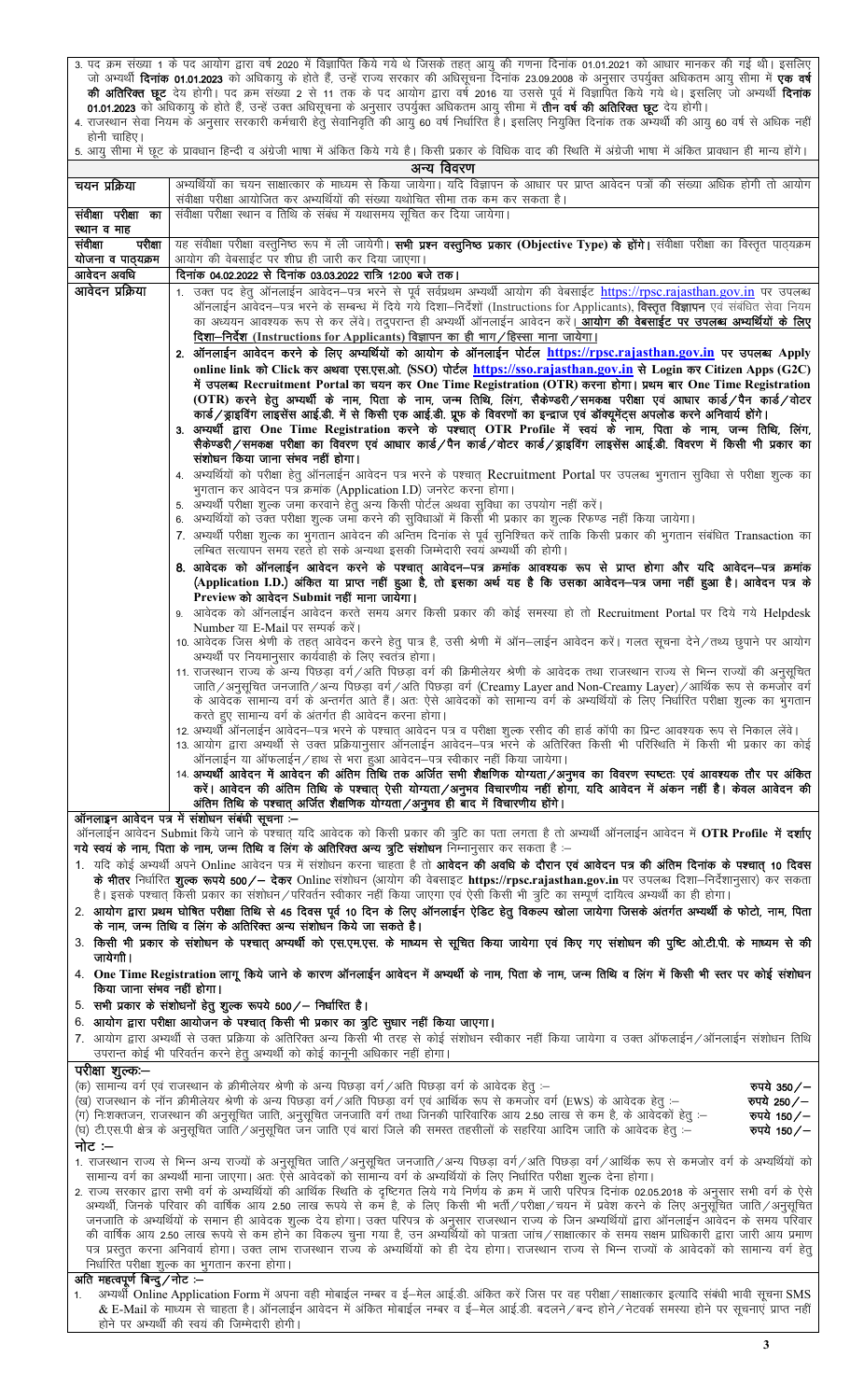- अभ्यर्थी यथासम्भव मोबाइल नम्बर एवं पत्र व्यवहार के पत्ते में परिवर्तन नहीं करें, यदि परिवर्तन किया जाना आवश्यक हो तो इसकी सूचना आयोग को शीघ्र भेंजें।  $\mathfrak{p}$
- आवेदक अपना ऑनलाईन आवेदन–पत्र ध्यानपूर्वक भरें। आवेदक अपना ऑनलाईन आवेदन–पत्र अन्तिम रूप से भरने से पूर्व उसकी समस्त प्रविष्टियों से आशवस्त हो  $\overline{3}$ . लें कि सभी प्रविष्टियां सही—सही भरी गई है। आवेदक द्वारा आवेदन में भरी गई प्रविष्टियों को ही सही मानकर आयोग द्वारा आगे की कार्यवाही की जायेगी।
- अभ्यर्थी आयोग द्वारा निर्धारित समय सीमा में आवेदन की अन्तिम दिनांक का इन्तजार किये बिना अपना ऑनलाईन आवेदन करें, अन्यथा किसी प्रकार की कोई  $\overline{4}$ .<br>नेटवर्क समस्या के लिए आयोग जिम्मेदार नहीं होकर अभ्यर्थी स्वयं जिम्मेदार होगा।
- आवेदक द्वारा स्वयं /ई—मित्र /अन्य किसी स्त्रोत से ऑनलाईन आवेदन—पत्र भरते /भरवाते समय किसी प्रकार की कोई गलत प्रविष्टि /भलवश त्रुटि हो जाती है, तो 5. वाचता इत्याद सबना कुटवा का जाव आवश्यक रूप से करने के बरवात है। उन्हें सुनारत हुए आनलाईन आवशन-पत्र का अवशासिक आर<br>उसकी जाँच आवश्यक रूप से पुनः कर लेवें। **अगर फिर भी कोई गलती /त्रुटि पाई जाती है, तो आयोग द्वारा ऑनलाईन आवेदन-**जाएगा एवं ऐसी किसी भी त्रूटि का सम्पूर्ण दायित्व स्वयं अभ्यर्थी का ही होगा। साथ ही आवेदक को यह भी हिदायत दी जाती है कि आवेदक अगर ई-मित्र अथवा अन्य स्त्रोत से आवेदन करवाता है, तो आवेदक स्वयं ई–मित्र अथवा अन्य स्त्रोत पर जाकर आवेदन करवायें। ई–मित्र अथवा अन्य स्त्रोत के भरोसे न छोड़े कि उनके द्वारा आपका ऑनलाईन आवेदन—पत्र सही—सही भर दिया होगा / जायेगा। किसी भी प्रकार की गलत सूचना भरे जाने पर आयोग अभ्यर्थी के विरूद्ध कार्यवाही किये जाने हेतु स्वतंत्र होगा।
- 6. रद्द किया जा सकता है, जिसकी समस्त जिम्मेदारी आवेदक की होगी। अनुसूचित जाति/अनुसूचित जनजाति/अन्य पिछड़ा वर्ग/अति पिछड़ा वर्ग/आर्थिक रूप से कमजोर वर्ग /उत्कृष्ट खिलाड़ी /भूतपूर्व सैनिक /टी.एस.पी. /विधवा /परित्यक्ता /विकलांगता /राज्य कर्मचारी /गैर राजपत्रित कर्मचारी /मंत्रालयिक कर्मचारी / विभागीय कर्मचारी / अन्य वर्ग के अभ्यर्थी Online Application Form प्रस्तुत (Submit) करते समय अपने वर्ग का स्पष्ट रूप से उल्लेख निर्धारित कॉलम में करें अन्यथा Online Application Form प्राप्ति की अन्तिम दिनांक पश्चात्/संशोधन करने की अवधि समाप्त होनें के बाद वर्ग परिवर्तन नहीं किया जायेगा और न पर जन्मना आमार Application Form जा सा आ है। सा मान समार समार समार कर समय में मान है।<br>ऐसे अभ्यर्थियों को जो कि उक्त वर्ग का उल्लेख नहीं करते हैं तो वर्ग विशेष का लाभ विज्ञापित पदों हेतु देय नहीं होकर आवेदक द्वारा ऑनलाईन जो श्रेणी/वर्ग भरी/भरा है, उसी श्रेणी/वर्ग में ही मानकर कार्यवाही की जाएगी एवं अभ्यर्थी/आवेदक द्वारा जिस श्रेणी/वर्ग में ऑनलाईन आवेदन–पत्र भरा है उस संबंधित वर्ग∕श्रेणी से संबंधित प्रमाण−पत्र∕दस्तावेज यथा समय प्रस्तुत नहीं करने पर आवेदक∕अभ्यर्थी का ऑनलाईन आवेदन−पत्र निरस्त∕रदद∕पात्रता रदद कर दी जायेगी ∕ जायेगा।
- $\overline{7}$ . आयोग द्वारा ऑनलाईन आवेदन–पत्र में भरी गई सूचनाओं के आधार पर ही अभ्यर्थियों की पात्रता (आयू, योग्यता, श्रेणी इत्यादि) की जांच की जाएगी। यदि आवेदक द्वारा भरी गई सूचना के आधार पर वह अपात्र पाया जाता है तो उसका ऑनलाईन आवेदन–पत्र अस्वीकृत कर दिया जाएगा, जिसकी समस्त जिम्मेदारी स्वयं आवेदक की होगी।
- आवेदक जिनके ऑनलाईन आवेदन पत्र, आवेदन–पत्र प्राप्ति की अन्तिम दिनांक तक आयोग कार्यालय को पूर्ण सूचना सहित प्राप्त होंगें, ऐसे आवेदकों को आयोग 8. द्वारा अनन्तिम (Provisional) रूप से संबंधित भर्ती परीक्षा ⁄ साक्षात्कार में प्रवेश दिया जाएगा। **परीक्षा के लिये प्रवेश—पत्र जारी करने का यह अभिप्राय नहीं है कि** आयोग द्वारा उसकी उम्मीदवारी अन्तिम रूप से सही मान ली गई है अथवा उम्मीदवार द्वारा आवेदन—पत्र में उल्लेखित प्रविष्टियाँ आयोग द्वारा सही मान ली गई है। आयोग ∕ विभाग द्वारा आवेदकों की पात्रता की जाँच अलग से की जायेगी। अस्थाई रूप से चयन होने की स्थिति में आवेदक को **विस्तृत आवेदन—पत्र दो प्रतियों में** समस्त आवश्यक दस्तावेजों की स्वप्रमाणित फोटो प्रतियों एवं परीक्षा हेतु जारी ई-प्रवेश पत्र की प्रति के साथ आयोग कार्यालय में प्रस्तुत करना होगा। आयोग द्वारा जनजाति/अन्य पिछड़ा वर्ग/अति पिछड़ा वर्ग/आर्थिक रूप से कमजोर वर्ग/उत्कृष्ट खिलाड़ी/भूतपूर्व सैनिक/टी.एस.पी./विधवा/परित्यक्ता/विकलांगता/राज्य कर्मचारी∕गैर राजपत्रित कर्मचारी∕मंत्रालयिक कर्मचारी∕विभागीय कर्मचारी∕अन्य शर्तों की पालना नहीं करने के कारण यदि अभ्यर्थी की अपात्रता का पता चलता है
- ने इस परीक्षा हेतु उसकी उम्मीदवारी किसी भी स्तर पर रदद की जा सकती है, जिसकी समस्त जिम्मेदारी स्वयं अभ्यर्थी की होगी।<br>तो इस परीक्षा हेतु उसकी उम्मीदवारी किसी भी स्तर पर रदद की जा सकती है, जिसकी समस्त जिम्मेदारी स्वयं अभ्यर 9. उसकी अभ्यर्थिता रद्द कर दी जायेगी।
- माननीय उच्च न्यायालय, जयपुर द्वारा D.B.Special Appeal Writ No. 1631/2017 आरपीएससी बनाम प्रियंका जैन व अन्य के प्रकरण में पारित निर्णय दिनांक<br>01.11.2017 के अनुसार ऑनलाईन आवेदन–पत्र प्राप्ति की अन्तिम दिनांक तक विधवा /परित्  $10<sub>1</sub>$ के पश्चात् पुनर्विवाह कर लिया जाता है तो भी उसे विधवा/परित्यक्ता वर्ग का लाभ दिया जायेगा। <u>इसी प्रकार ऑनलाईन आवेदन पत्र प्राप्ति की अंतिम दिनांक के</u> <u>पश्चात् परन्तु ऑनलाईन आवेदन में संशोधन की तिथि तक जो आवेदक/आवेदिका विकलांग/विधवा/परित्यकता हुआ/हुई है, उन्हें विकलांग/विधवा/परित्यकता</u> वर्ग का लाग लेने हेतु उपर्युक्त निर्धारित प्रक्रिया अनुसार अपना वर्ग अनिवार्य रूप से परिवर्तन करवाना ओगा अन्यथा उसे विकलांग/विधवा/परित्यकता श्रेणी का तो परित्यक्ता / तलाकशदा श्रेणी /वर्ग का लाभ देय नहीं होगा। **साथ ही विधवा / परित्यक्ता श्रेणी की महिला को ऑनलाईन आवेदन की अंतिम दिनांक / संशोधन** की दिनांक तक पुनर्विवाह नहीं किये जाने संबंधी या विधवा /परित्यक्ता श्रेणी में होने संबंधी शपथ पत्र प्रस्तुत करना होगा।
- आवेदक उक्त पद हेतु तभी आवेदन करें जब वह उक्त पद हेतु विज्ञापन में निश्चित निम्न व उच्च आयु सीमा के अन्तर्गत वांछित शैक्षणिक योग्यता एवं अनुभव से  $11$ संबंधित सम्पूर्ण मानदण्ड/मापदण्ड पूर्ण करता हो। साथ ही इस विज्ञापन में दी गई उक्त वाछित शैक्षणिक योग्यता एवं अनुभव के अतिरिक्त अन्य किसी योग्यता एवं .<br>अनुभव को आयोग द्वारा स्वीकार नहीं किया जायेगा। आवेदक के पास विज्ञापन में उल्लेखित अनुसार शैक्षणिक/प्रशैक्षणिक योग्यता एवं अनुभव प्रमाण–पत्र होनें पर हीँ पात्र माना जायेगा अन्यथा अपात्र माना जायेगा।
- आवेदक को इस विज्ञापन में दी गई आयु सीमा में छूट के अतिरिक्त अन्य किसी प्रकार की कोई निम्नतम आयु एवं अधिकतम आयु संबंधी छूट नहीं दी जायेगी।  $12<sup>12</sup>$
- परीक्षार्थियों को ई–प्रवेश–पत्र पर उल्लेखित विस्तृत दिशा–निर्देशों की पालना सुनिश्चित किया जाना आवश्यक होगा।  $13.$
- परीक्षा के दौरान ओ.एम.आर. पत्रक (उत्तर पुस्तिका) में अंकित दिशा—निर्देशों को ध्यान में रखते हुए परीक्षा दिया जाना आवश्यक होगा, परीक्षार्थी द्वारा ओ.एम.आर.  $14.$ पत्रक में किसी प्रकार की गलती/त्रूटि करने के लिए परीक्षार्थी स्वयं जिम्मेदार होगा।
- परीक्षा के दौरान प्रश्न-पत्र में अंकित दिशा-निर्देशों को ध्यान में रखते हुए परीक्षा दिया जाना आवश्यक होगा, परीक्षार्थी द्वारा प्रश्न-पत्र में दिये गये दिशा-निर्देशों<br>का पालन नहीं करने के कारण किसी प्रकार की गलती ⁄त्रुटि क  $15<sub>1</sub>$
- प्रश्न–पत्र में त्रुटि होनें अथवा एक से अधिक उत्तर गलत∕सही होनें अथवा उत्तर कुंजी में गलती∕त्रुटि अथवा प्रश्नोत्तर के संबंध में किसी भी प्रकार के विवाद की 16. .<br>स्थिति में आयोग के विषय विशेषज्ञों के पैनल द्वारा तैयार की गई अन्तिम उत्तर कुंजी के आधार पर जारी परिणाम को मानने का आयोग को स्वाधिकार होगा, जो सभी अभ्यर्थियों को स्वीकार्य होगा। उसमें किसी प्रकार का कोई वाद–विवाद स्वीकार्य नहीं होगा।
- परीक्षार्थी द्वारा केन्द्राधीक्षक /अभिजागर /आयोग द्वारा नियुक्त अधिकारी या कर्मचारी द्वारा दिये गये निर्देशों का अनिवार्यतः पालन नहीं करने /परीक्षा केन्द्र पर किसी  $17.$ प्रकार का अनुचित व्यवहार करने एवं परीक्षा में अनुचित साधनों का प्रयोग ⁄ उपभोग करने पर परीक्षार्थी के विरूद्ध आयोग ∕ केन्द्राधीक्षक जो भी उचित समझे समस्त कार्यवाही कर सकता है तथा परीक्षार्थी के खिलाफ राजस्थान सार्वजनिक परीक्षा (अनुचित साधनों की रोकथाम) अधिनियम, 1992 के अन्तर्गत आयोग द्वारा निर्धारित नियमानसार कार्यवाही की जायेगी।
- यदि किसी अभ्यर्थी/परीक्षार्थी को आयोग की किसी भी भर्ती/परीक्षा बोर्ड द्वारा अनुचित साधनों के प्रयोग/उपभोग या अनुचित/अभद्र व्यवहार के लिए भविष्य की 18. परीक्षाओं / साक्षात्कारों आदि से विवर्जित (Debar) किया गया है, तो उसे आयोग द्वारा आयोजित परीक्षाओं / साक्षात्कार में सम्मिलित होनें की अनुमति प्रदान नहीं की जायेगी।
- राज्य कर्मचारी को देय लाभ यथा आयुसीमा में छूट, आरक्षण इत्यादि केवल राजस्थान राज्य के कर्मचारियों को ही प्राप्त है। अन्य राज्य के कर्मचारी या केन्द्र सेवा के 19 कर्मचारी सामान्य ही माने जायेंगे, उन्हें उक्त लाभें नहीं दिया जायेगा।

## प्रमाण-पत्रों का सत्यापन :-

आवेदक को वर्ग विशेष (अनुसूचित जाति /अनुसूचित जनजाति /अन्य पिछड़ा वर्ग /अति पिछड़ा वर्ग /आर्थिक रूप से कमजोर वर्ग /उत्कृष्ट खिलाड़ी /भूतपूर्व सैनिक टी.एस.पी. / विधवा / परित्येक्ता / विकलांगता / राज्य कर्मचारी / गेर राजपत्रित कर्मचारी / मंत्रालयिक कर्मचारी / बर्मचारी / अन्य) का लाभ तब ही देय होगा जबकि परीक्षा/मुख्य परीक्षा/संवीक्षा परीक्षा में उत्तीर्ण घोषित होने पर मूल दस्तावेजों से उनकी पात्रता की जाँच कर ली गई हो तथा दस्तावेज सही पाये गए हों। अतः पात्रता की जाँच हेतु निम्नलिखित दस्तावेज प्रस्तुत करना सुनिश्चित कर लिया जावे :-

- 
- 2. अन्य पिछड़ा वर्ग/अति पिछड़ा वर्ग के प्रमाण–पत्र में निवास स्थान एवं क्रीमीलेयर/नॉन क्रीमीलेयर की प्रविष्टियां सही–सही एवं पूर्ण भरी गई है। अन्य पिछड़ा<br>वर्ग/अति पिछड़ा वर्ग के जाति प्रमाण–पत्र ऑनलाईन आवेदन की अंतिम तिथि
- 3. अन्य पिछड़ा वर्ग/अति पिछड़ा वर्ग का प्रमाण–पत्र जो नियमानुसार पिता/माता की आय के आधार पर सक्षम अधिकारी द्वारा निर्धारित प्रपत्र पर जारी किया हुआ हो। अन्य पिछड़ा वर्ग/अति पिछड़ा वर्ग की विवाहित महिला आवेदक को आरक्षित प्रवर्ग का लाभ प्राप्त करने हेतु अपने पिता के नाम, निवास स्थान व आय के आधार पर सक्षम प्राधिकारी द्वारा विहित प्रारूप में नियमानुसार जारी जाति प्रमाण–पत्र जो कि ऑनलाईन आवेदन की अंतिम दिनांक तक जारी किया हुआ हो, विस्तृत आवेदन–पत्र के साथ प्रस्तुत करना आवश्यक है अन्यथा उसे वर्ग का लाभ देय नहीं होगा। **पति के नाम, निवास स्थान व आय के आधार पर जारी जाति प्रमाण पत्र** मान्य नहीं होगा।
- राजस्थान राज्य के अन्य पिछड़ा वर्ग/अति पिछड़ा वर्ग के क्रीमीलेयर के अभ्यर्थियों को आरक्षण का लाभ देय नहीं है। अतः ऐसे अभ्यर्थियों को Online Application  $\overline{4}$ Form में सामान्य वर्ग के आवेदक के रूप में आवेदन करना होगा।
- अनुसूचित जाति/अनुसूचित जनजाति का प्रमाण पत्र ऑनलाईन आवेदन की अंतिम तिथि तक सक्षम प्राधिकारी द्वारा निर्धारित प्रपत्र पर जारी किया हुआ होना चाहिए तथा टी.एस.पी. क्षेत्र का प्रमाण–पत्र कार्मिक विभाग की अधिसूचना दिनांक 21.10.2019 के अनुसार अधिसूचना के पश्चात का व ऑनलाईन आवेदन की अंतिम तिथि तक जारी किया हुआ होना चाहिए।